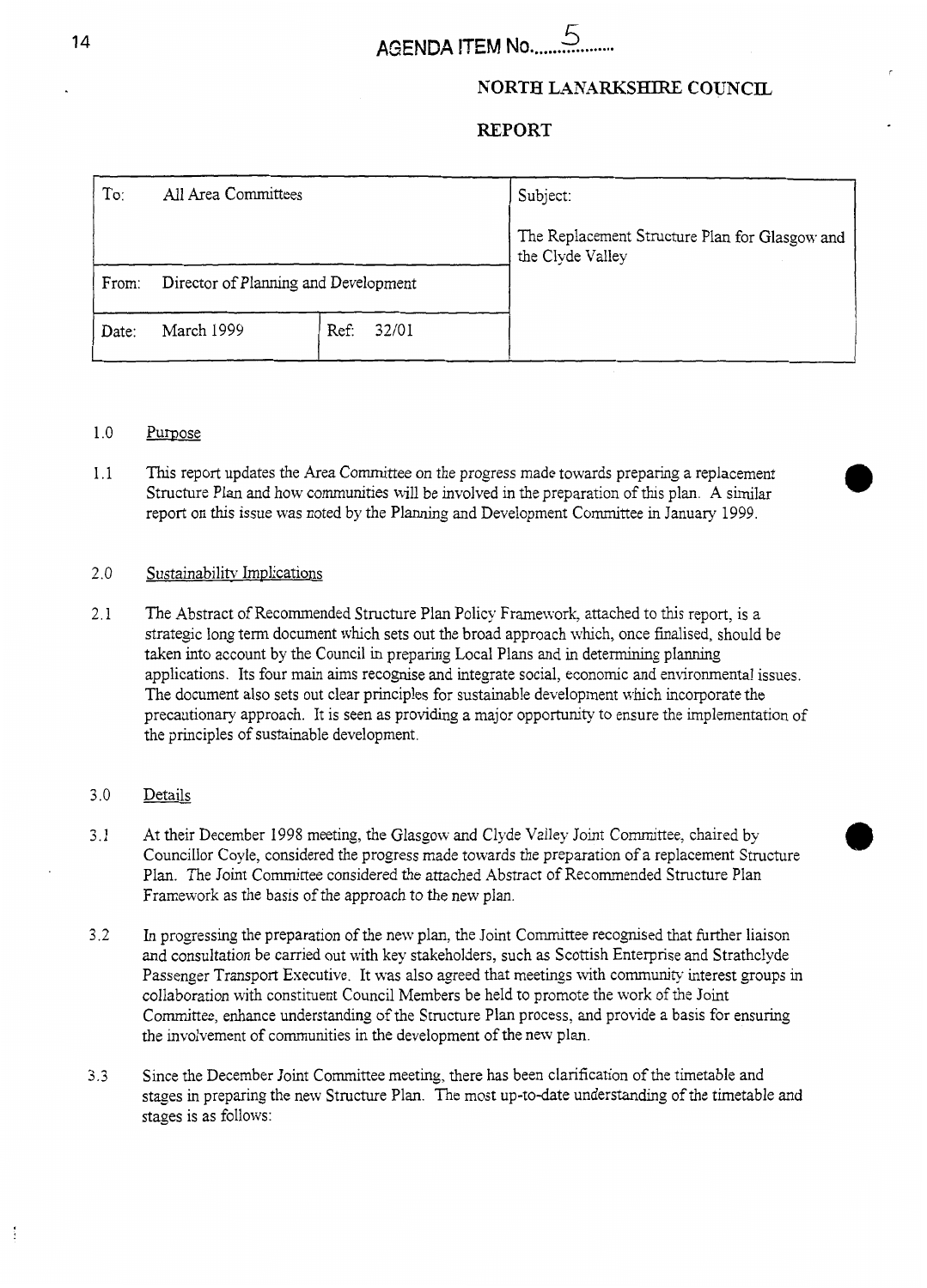December 1998 February to April 1999 May 1999 June 1999 July to August 1999 September 1939 October 1999 October or November 1999 December 1999 Framework document prepared Consultation with stakeholders and communities (currently) Preparation of draft Structure Plan Draft Structure Plan approved by Joint Committee Endorsement by Councils as basis for consultation Formal response on draft Structure Plan by Councils Responses to public consultation Special Joint Committee to consider finalised Structure Plan Approval by Councils for submission to First Minister

- 3.4 This timetable builds in an opportunity for further consultation on a draft version of the Structure Plan in the Autumn of this year. This has been taken into account in considering the nature of any consultation with communities at this stage in the process.
- *3.5* The Director of Planning and Development has therefore written to all Community Councils and other groups to inform them of progress and to provide them with a copy of the framework document. All Community Councils were asked for comments and invited to attend a public meeting on 6 March where the approach to the new Structure Plan was outlined by the Structure Plan Manager. The meeting was also publicised to encourage members of the public to attend.
- 4.0 Recommendation
- 4.1 It is recommended that:

(i) the Area Committee notes the progress made towards the preparation of a replacement Structure Plan for Glasgow and the Clyde Valley, and welcomes the current and future involvement of communities in preparing the plan; and

(ii) this report be remitted to the Community Forums for their mformation.

Clanson

 $\begin{bmatrix} 1 \\ 1 \\ 2 \end{bmatrix}$ 

Stanley C. Cook **DIRECTOR** OF **PLANNING AND DEVELOPMENT** 

Attached: Abstract of Recommended Structure Plan Policy Framework

For further information please contact Claire Woodward-Nutt on 01236 616244.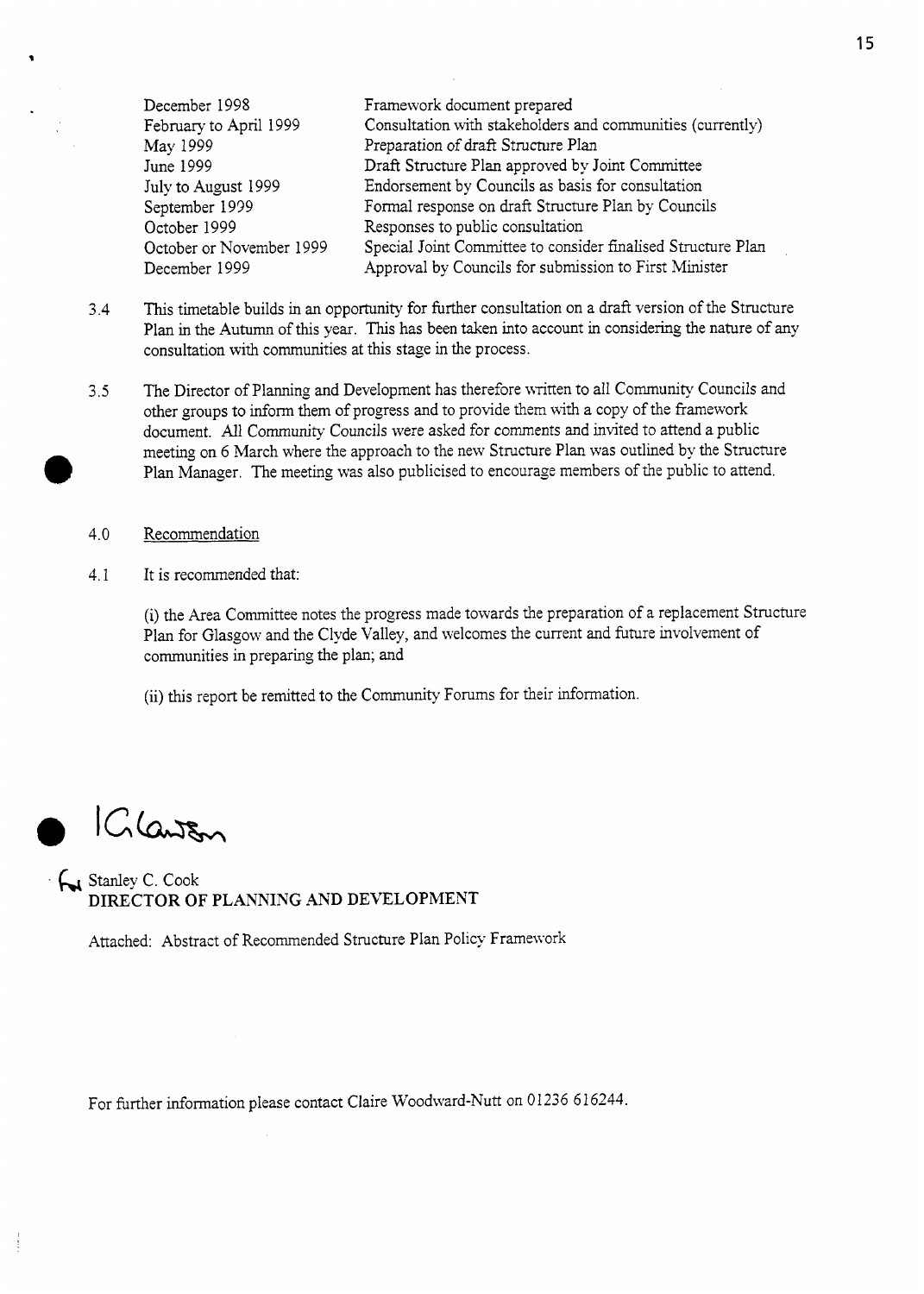# Item **The Replacement Structure Plan- Progress Report** - **Attachment of Abstract of Draft Policy Framework**

**1** 

# **GLASGOW AND THE CLYDE VALLEY REPLACEMENT STRUCTURE PLAN 1999**

## **A LONG TERM STRATEGY FOR THE WEST OF SCOTLAND METROPOLITAN AREA**

# **ABSTRACT OF RECOMMENDED STRUCTURE PLAN POLICY FRAMEWORK**

# **CONSULTATIVE DOCUMENT**

DECEMBER 1998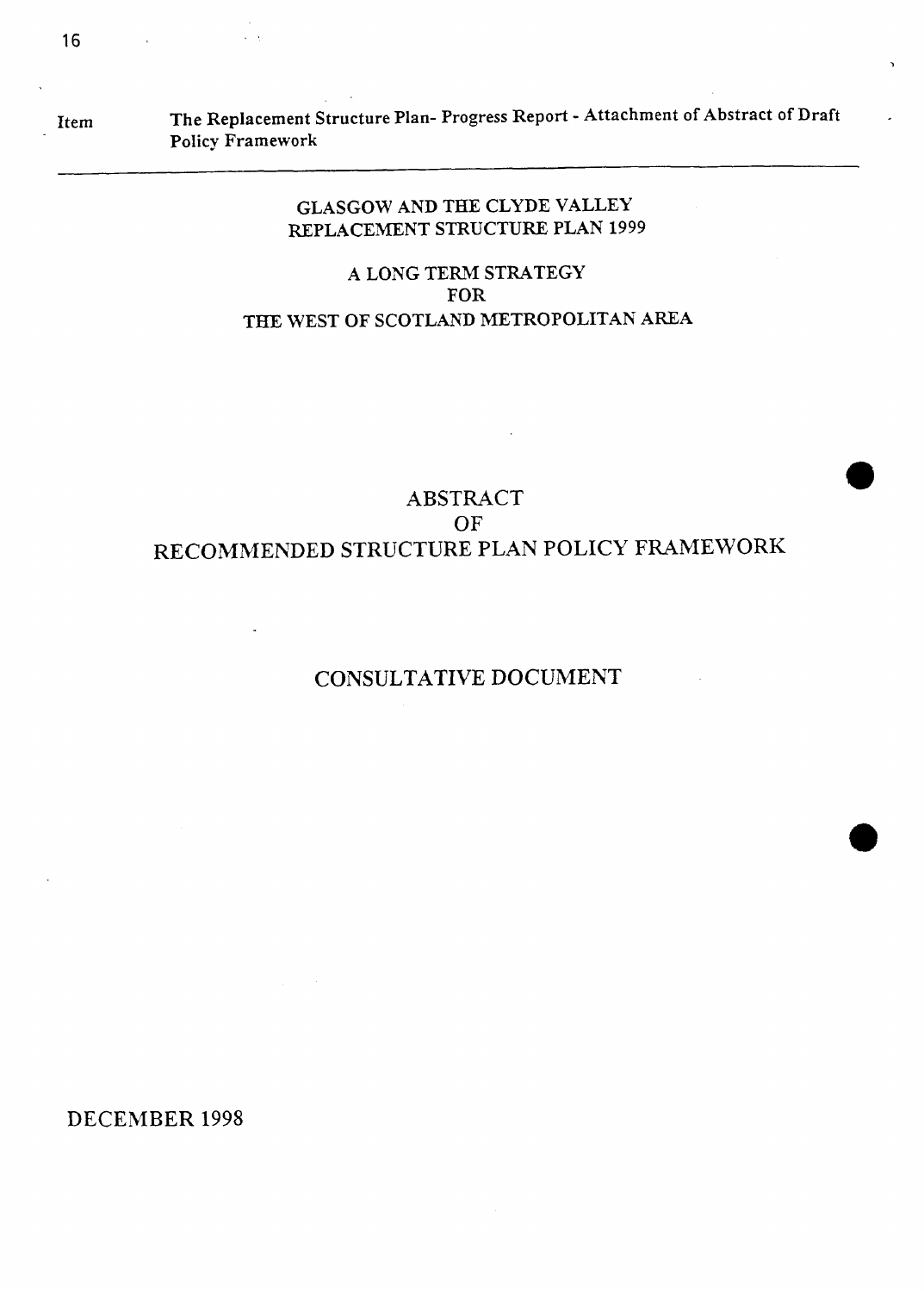### \* **CONTENTS**

| PART A | THE GOALS OF THE PLAN                              |
|--------|----------------------------------------------------|
| 1.     | Aims of the New Plan                               |
| 2.     | The Guiding Principles for Sustainable Development |
| 3.     | The Shared Targets of the Plan                     |
| PART B | THE STRATEGY                                       |
| 4.     | The Metropolitan Development Strategy              |
| 5.     | Land-use Transportation Requirements               |
| 6.     | Other Infrastructure Requirements                  |
|        |                                                    |

PART C THE DEVELOPMENT FRAMEWORKS

- *7.* Economic Competitiveness
- **8.**  Quality of Life for Local Communities
- *9.* **Wider** Environmental Framework

PART D IMPLEMENTATION OF THE STRATEGY

- Implementation **of** the Plan and Monitoring Implications 10.
- Local Planning Implications **.,Os 11.**

PAGE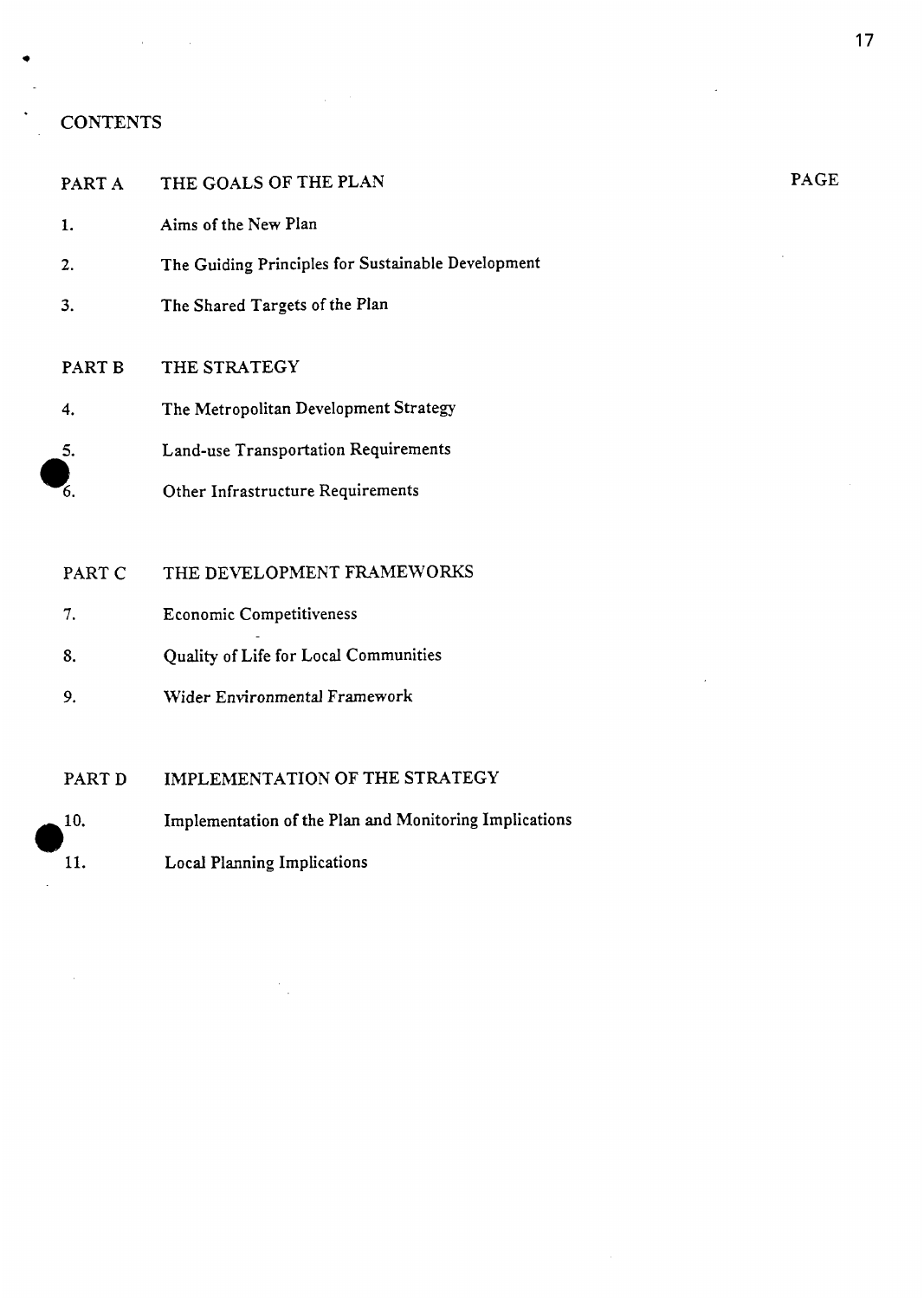# **1. AIMS OF THE NEW PLAN**

- 1.1 Glasgow and the Clyde Valley is the core of the European Union's Western Scotland Region. The Strategic Issues Report highlighted the need to transform the economic competitiveness and living conditions of the area to enable individuals and communities to thrive. In order to achieve the four main aims of the Plan are :
	- $TO$  *INCREASE ECONOMIC COMPETITIVENESS* by enhancing the quality of the area as a competitive *location:*
	- *TO xhipRovE THE QUALITY OF LIFE AND COMMUNITY rDEmm in terms of the level of access to jobs and services and environmental conditions;*

,

- *TO SUSTAIN Ah'D ENHANCE THE NATLJR4.L Ah'D HISTORIC EhWRONMEhT;*
- \* *TO msm BEITER TRAWG commo.vs to work, home, leisure andshop through better access to public transport and better integration of land use and transportation policies.*
- 1.2 A Strategic Vision is required to fulfil these Aims based upon *Guiding Principles of Sustainable Developm*<br>embodied in International Agreements, European Policy and National Planning Policy. Central to this vision is a strategy which will enable the area to *'Compete through Quality'* - quality of its business enterprises, the quality of life of its communities and the quality of its environment and transportation systems. This strategy will require the creation of :
	- a *CORRIDOR OF GROWTH* within the metropolitan core which would link a network of key investment locations to all communities, in particular, areas of need. The promotion of these opportunities and the improvement of public transport access along, across and into this Corridor is central to the well being of all the communities.
	- a GREEN NETWORK which would provide a quality environment for urban and rural development and to integrate town **and** country and take account of the fact that environmental conditions are increasingly important in terms of economic investment and the quality of life in our communities.
- 1.3 The Structure Plan therefore will set out a *METROPOLITAN DEVELOPMENT STRATEGY* for the period to 2020 to assist in achieving this longer term Vision for the area. It will also define the major policy changes that are required to achieve the overall aims and harness all available resources for urban and rural regeneration to implement it.
- 1.4 To succeed, the Vision must therefore be reflected in the policies and programmes of the implementation agencies, in particular the following *Key Partners* - the Scottish **Office,** Scottish Enterprise and the LEC network, Scottish Homes, Scottish Natural Heritage, SPTA, Strathclyde European Partnership, Scottish Environment Protection Agency, West of Scotland Water and the Forestry Authority. .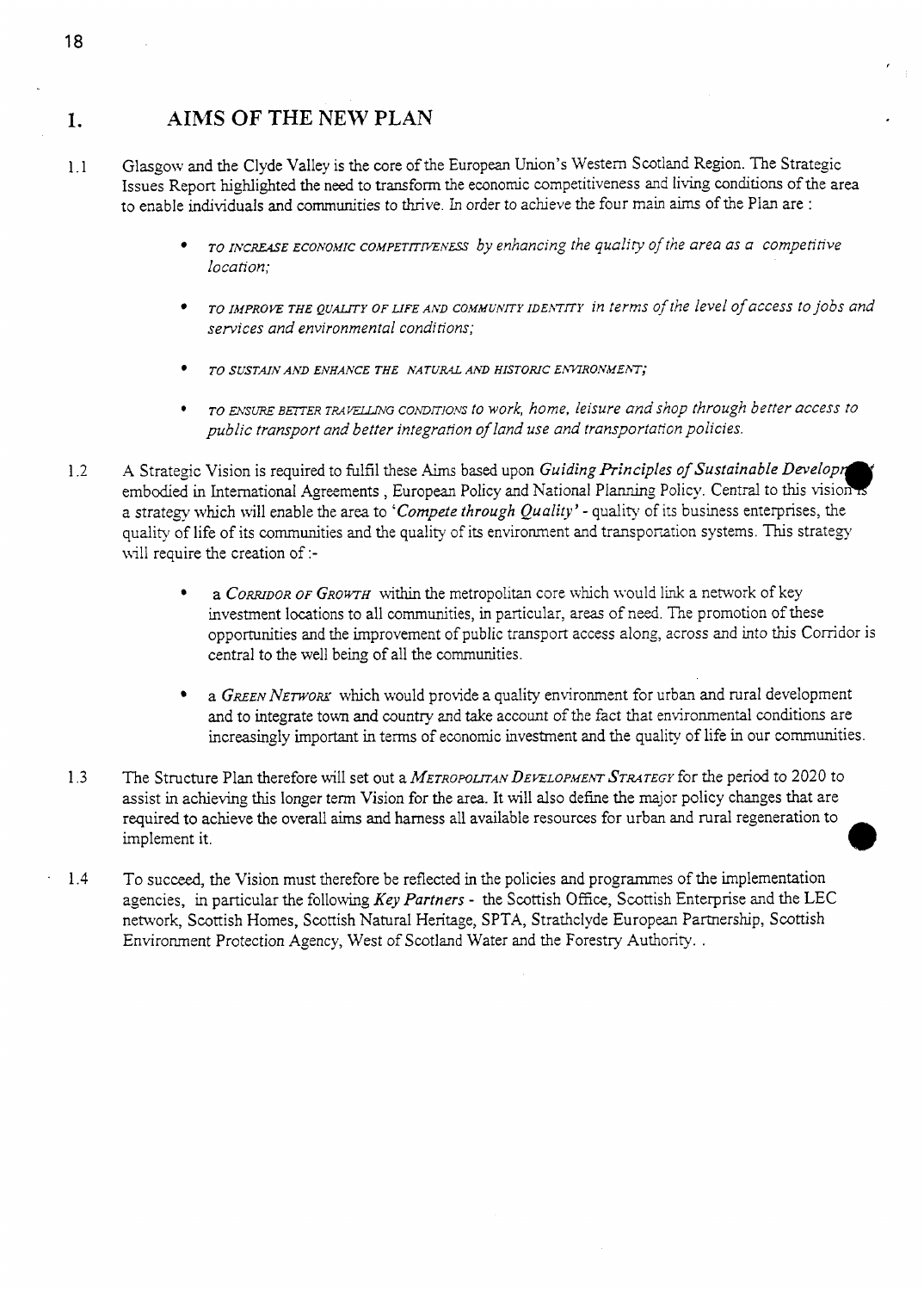# - **2. THE GUIDING PRINCIPLES FOR SUSTAINABLE DEVELOPMENT**

- 2.1 It is important to establish the Guiding Principles for Sustainable Development in the preparation of the Plan-These guiding principles which relate to its key aims (refer paragraph 1.1). These are set out in [Table 2](#page-6-0) and are based upon ensuring that:
	- there is a demonstrable need for development;
	- the most beneficial location has been selected in terms of its economic, social, environmental **and** transport  $\bullet$ implications; and
	- any costs arising from development proposals are borne by those who benefit from it and not by other communities or future generations.

This hierarchy of principles has been applied most explicitly to the impact on environmental resources but has a more general application. Thus, for example, new economic development should avoid diversionary impacts, and the potential requirement for developer contributions applies where there are social and economic impacts from a development. These Guiding Principles which will guide the preparation the Strategy, should also used in the evaluation of alternative proposals which do not accord with the Structure Plan (refer Section 10).

Table 1 **PRIORITY** AREAS (as set out in Table 5 of the Strategic Issues Repori and the responses plus SIPS and rural priority areas)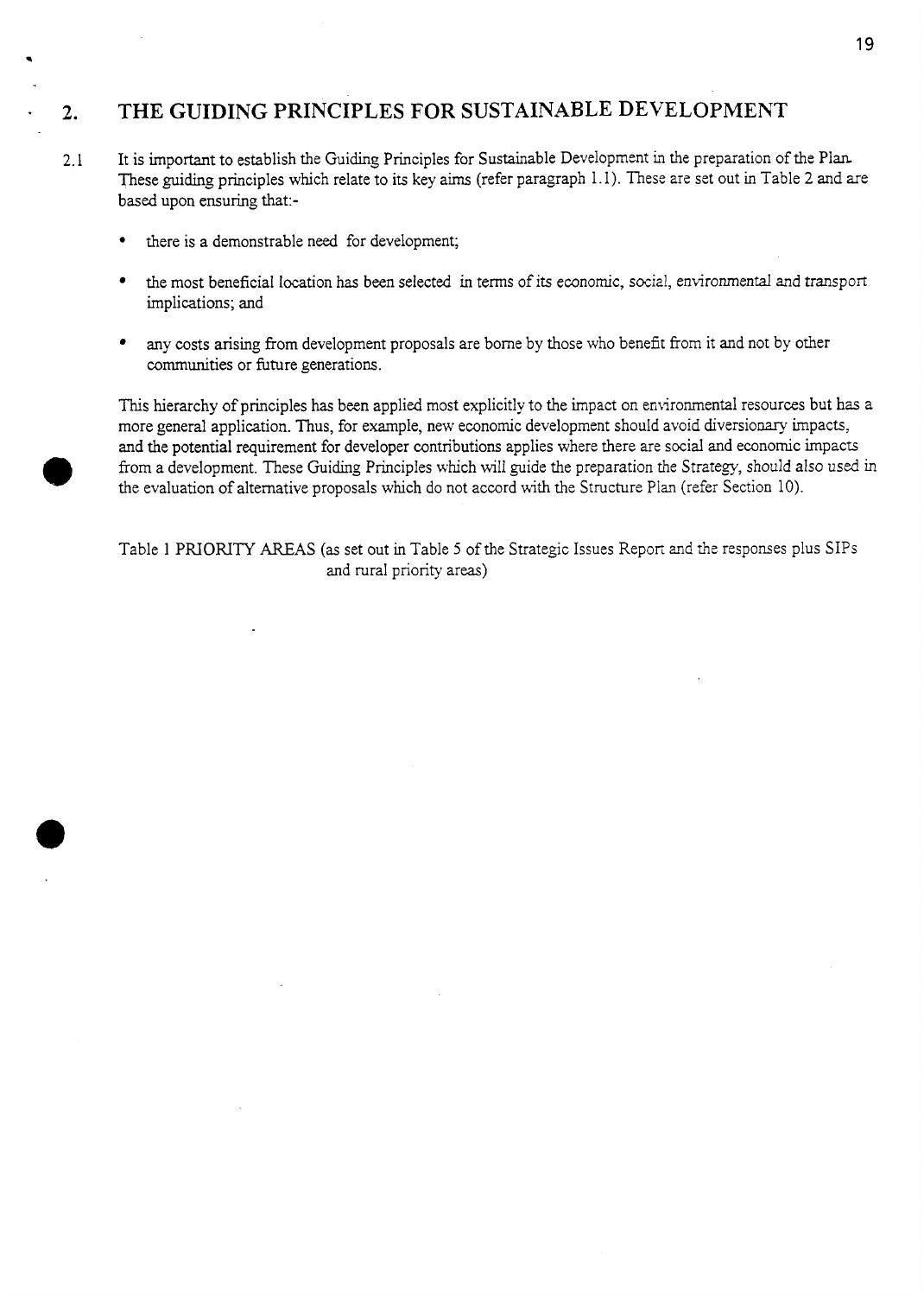### <span id="page-6-0"></span>Table 2 THE GUIDING PRINCIPLES FOR SUSTAINABLE DEVELOPMENT

*The Structure Plan shall be guided by the need to ensure that development proposals achieve the following:* 

*(a) Ecor\.oMrc BENEFIT including* :-

- <sup>e</sup>*evidence of the needfor development in term of the supply and demand of available opportunities within the appropriate planning horizon* **as set** *out in NPPGs or the Structure Plan;*
- *the creation of net additional permanent jobs to the Structure Plan area;*
- *an assessment of thepotential diversion of investment from a preferred development area;*
- *the impact on the vitality and viability of established town centres.*

(21) *SOCLQL BENEFZT in relation to the PRIORITY AREAS (reJer Table 1) or, for example, by* :-

- assisting the regeneration of Priority Areas or contribute to urban renewal;
- **9**  *meeting a need for social or rented housing identiijied in an approved local authority housingplan;*
- *maintaining the identity of communities;*
- **9**  *presumption in favour of developmentci which serve the local needs of 'remoter' rural communities.*

*(c) ENVIRONMENTAL BENEFIT through the application of the following hierarchy of GUIDING PRINCIPLES*:

- The PRECAUTIONARY APPROACH requires that there should be a general presumption against the developments which may have an adverse impact upon the environment, in particular the following :-
	- *Ecological Resources* : *SACS, SPAS, SSSIs* , *managed nature reserves and species and habitats identified as at risk in LBAPs;*
	- *Landscapes* : *NSAs, AGLVs and Strategic Resources identified in the Strudure Plan;*
	- *Built Heritage* : *Scheduled Ancient Monuments, Listed Buildings, OuLrtanding Consendon Areas, the localions identified in the Inventov of Historic Gardens,.;*
	- *Agricultural Land* : *Grades 3.2 or higher (lUha+) and 'locally important' land;*
	- *Mineral Reserves* : *Specialised mineral resources (eg.fireclay and barytes);*
	- *Flood Plain Areas* : *As advised by SEPA and confirmed by the Local Planning Authority*
- *An explicit SEQUEN~WL TBT ofall development proposals is required in terms of their potential impact on all environmental resources and the strategy, in particular as follows:-* 
	- A general presumption in favour of the use of recycled/brownfield urban land rather than zoned valued *or functional open space or greenfleld land;*  \*
	- *The preferred sequence for determining the locations for developments which serve the public (including retail, cultural and recreational facilities) should be os follows in town centre, adjoini. centre and or on public transport nodedhe arterial public transport network;*
	- *The waste treatment hierarchy (refer NPPGlO)*
- *The need for DE~LOPER CONTRIBUTIONS through the use of planning agreements, for example:-*  . *additional infrrrstrudure costs and relded facilities;* 
	-
	- *remedial or compensatory environmental action and an ongoing duty of care*
- (d) TRANSPORTATION BENEFITS in terms of the integration of Land Use and Transportation Infrastructure, *for example by* :
	- *developments with high person trip generation should be located in town centre or on public transport nodes/the arterial public transport network;*
	- *have regard to the hierarchy of movement (refer NPPG 7 para. 17), especially needs of cyclists and pedestrians;*
	- 'green transport plans' to minimise the levels of traffic generated
	- *application where appropriale of the proximip principle*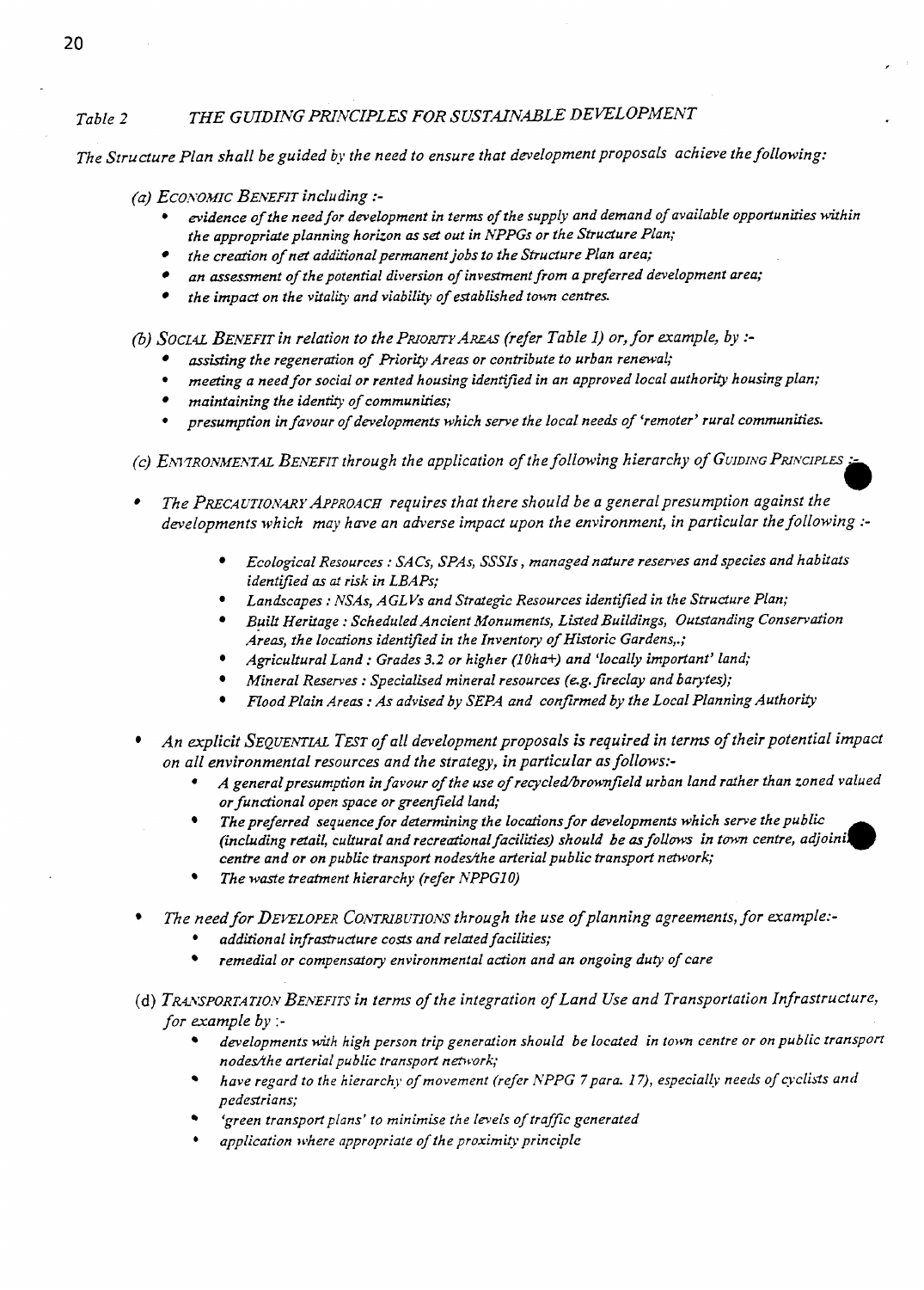# 3. THE SHARED TARGETS OF THE PLAN

3.1 In order to achieve the aims of the Plan with the context of the Guiding Principles, it is necessary to establish the scale and direction of change that are required in terms of *Shared Targets* upon whch the Plan will be based. These need to be accepted by all Key Partners.

### SHARED TARGETS FOR ACHIEVING ECONOMIC GROWTH

- 3.2 The future of the Metropolitan area depends in part upon economic growth. The following indicators are therefore suggested: -
	- Up to 2005, that the current trends in economic change, if continued, would result in a level of employment of about 806,000 in 2005 from the estimated level of employment in 1998 of 769,000.
	- In the period beyond 2005, it is assumed that by 2020 current relative economic performance will be improved and net out migration will no longer persist. The associated job creation target is to be **confirmed**  in consultation with the Strategic Futures Group.

### SHARED TARGETS FOR **ACHIEVING** SOCIAL INCLUSION

- 3.3 By steering development into established urban areas a greater proportion of the population nil1 have more ready access to jobs, shops and facilities thereby reducing disadvantage generally. The following indicators are therefore suggested: -
	- Up to 2010 there will be an increase in the annual level of investment by all agencies and private sector in the priority areas.
	- In the longer term there will be an increase in the proportion of jobs that are in more accessible locations by doubling the scale of marketable quality brownfield development land by 2005 from the current levels;
	- Improving the proportion of employment opportunities with good access to the public transport network.

### SHARED POLICY TARGETS **FOR** RENEWING THE ENVIRONMEhT - SCALE OF **ACTIOS** REQUIRED

- **3.4** *An* increase in the level of 'brownfield development is pivotal to urban regeneration and a sustainable settlement strategy. *0* 
	- **A** 30%, increase in the rate of treatment especially of the core longer term larger urban vacant and derelict sites over the whole plan period
	- **A** target to restore at least 25% of poorly *managed* urban fringe land (3000 ha) over the plan period to assist the creation of the Green Network.

### SHARED POLICY TARGETS FOR TRANSPORTATION

- **3.7** Future demands for travel will be affected inter alia by the location of new developments, e.g. major new retail developments and the relationship between job opportunities and housing. The following indicators are therefore suggested: -
	- The maintenance and improvement the level of public transport patronage.
	- testing the feasibility of higher targets of public transport patronage
	- an early review of transport policies to reduce the scale of car parking required in new commercial and business developments and improving public transport provision on the existing network.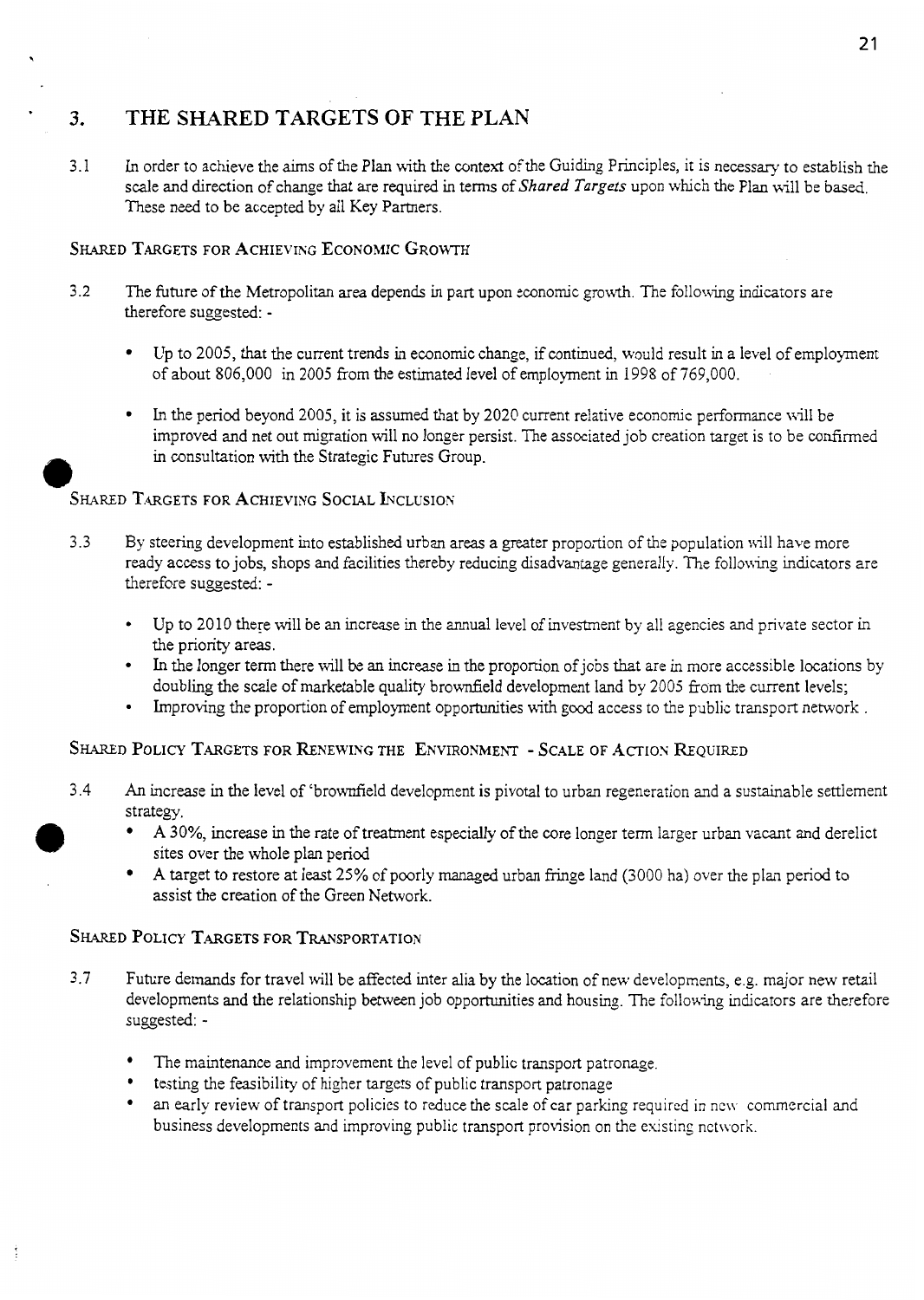### **4. THE METROPOLITAN DEVELOPMENT STRATEGY**

- **4.** I The Metropolitan Development Strategy will assist in achieving the Aims and Targets of the Plan in accord with the Guiding Principles by giving priority to the renewal of urban areas **and** the support of rural communities. It therefore will identify:-
	- Key Locations for future development and investment
	- Flagship Projects which are central to the achievement of the Strategy
	- The Glasgow and Clyde Valley Green Belt
- **4.2**  The Key Locations for urban and rural development will support the overall strategy by :-

**(i)** Optimising the potential capacity for urban development by identifjmg *Urban Renewal Areas* ;

**(ii)** Sustaining *Town Centres* in order to strengthen community identity and well being, and support measures to substitute use of the private car by public transport;

**(iii)** By safeguarding *established urban expansion areas* and seeking to ensure that they are better *linked* into the public transport network; new areas, when required, will be brought forward through Strategic Policy 2; **(iv)** Integrating town and country **through** a *Green Network;* 

(v) Recognising *rural investment areas* which are preferred for sustainable use of natural resources;

potential of the preferred areas of development (vi) Identifying *priority access corridors* to provide greater levels of access to all communities and to unloc

**4.3**  *Strategic Policy I* sets out the framework for these priorities for action. The Plan will need to identify the locations. **A** Schedule of the specific location will defined through consultation.

### *STRATEGIC POLICY I METROPOLITAN DEVELOPMENTSTRATEGY (MDS) (A) KEY LOCATIONS*

*ne MDS shall give priority for investment in the following Key Locations (ideniiyed on the Key Diagram and Schedule) in order to maximise the scale of urban renewal and to sustain rural comniunities in accordance with the Guiding Principles for Sustainable Development:-* 

*(a) Urban Renewal Areas* 

(3) *Key Town Centres* 

*(c) Established Urban Expansion Areas* 

(4 *Green Network Priorities* 

- *(e) Rural Investment Areas*
- fl *Priority Access Corridors*

*The MDS requires priority to be given to the (following) Urban Regeneration Areas and to the support of Loch Lomond and Trossachs National Park and the Millennium Link as established national priorities. (C) THE GLASGOW AND CLYDE VALLEY GREEN BELT* 

*The MDS is complemented by the designation and the safeguarding (as indicated on the Key Diagram) of the Glasgow and Clyde Valley Green Belt. The spread of built up areas and the encroachment of development into the countryside withjn the Green Belt shall not accord with the MDS* 

### *STRATEGIC POLICY 2 LONG TERM POTENTIAL FOR DEVELOPMEhrT*

*The MDS requires that the identification of an)! areas for further longer term development areas will be based upon the Guiding Principles for Sustainable Development set out in [Table](#page-6-0)* **2** *and brought fonvard through an Alteration to the Structure Plan*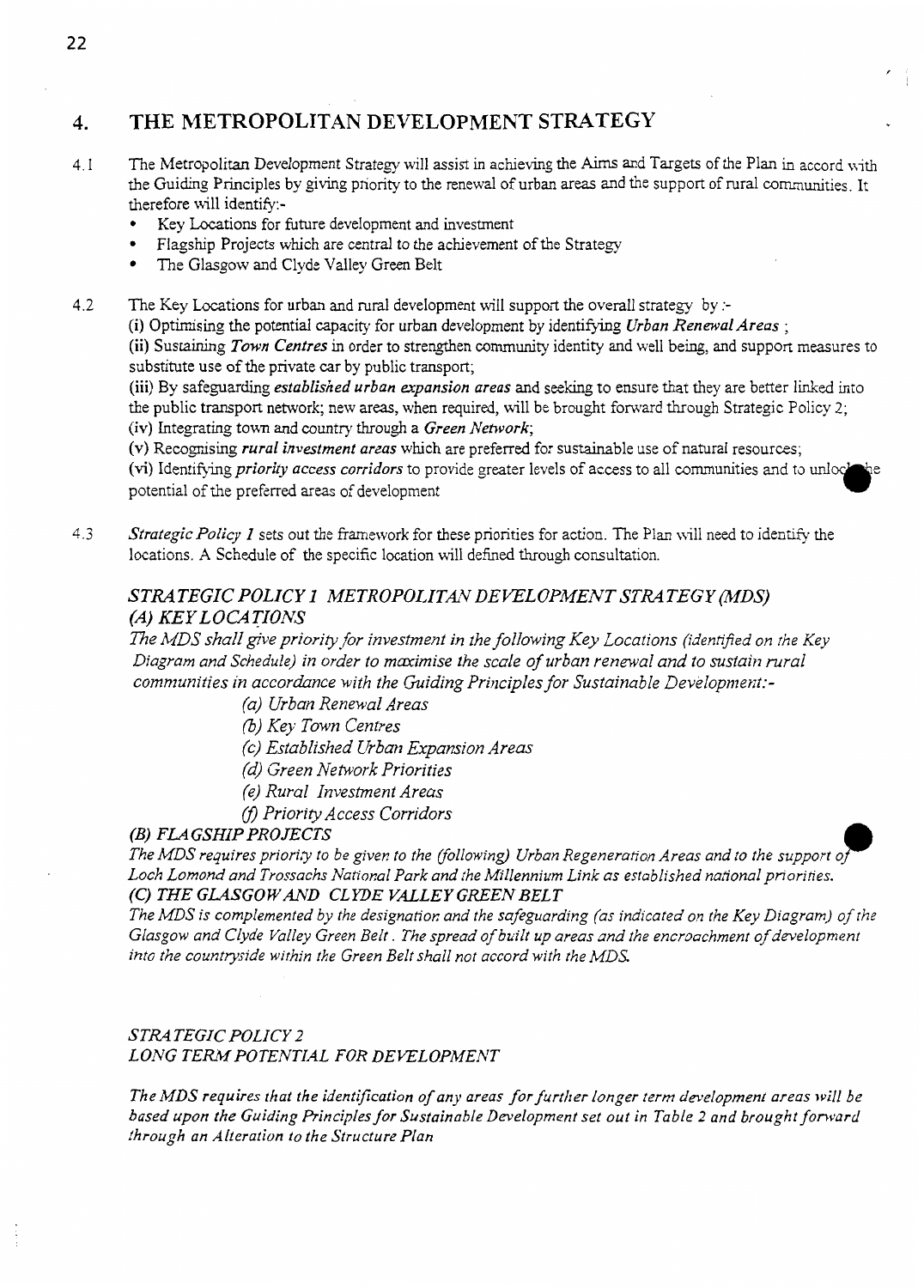# **5. LAND-USE TRANSPORTATION REQUIREMENTS**

- 5.1 The Metropolitan Development Strategy requires an lntegrated Transportation Framework to deliver a **high**  level and quality of accessibility for the movement of people and goods in accord with the National Planning
	- Guideline and giving priority to public transport by:-<br>
	 relating new land-uses closely to appropriate locations on the transportation networks;<br>
	 applying the principles set out in paragraph 17 of NPPG 6:
	- applying the principles set out in paragraph 17 of NPPG 6;
	- reducing congestion, delays, and the total number and length of trips undertaken;
	- increasing the proportion of trips not using the *car,* and which move freight moved by rail;
	- providing new road or public transport links to allow for more effective management of the demand for movement in accord with the above principles.
- **5.2** This approach is in line with Central Government Policy for the promotion of a more sustainable transport policy across a broad front of action, including :
	- road and car park pricing and enforcement;  $\bullet$
	- $\bullet$ collaboration between users and providers;
	- improved public perception of and access to public transport;
- improved public perception of and access to public transport;<br>
 other initiatives (e.g. car clubs, car-free housing, green commuting plans).<br>
5.3 Existing transport trends are in conflict with these objectives. These tr
	- Existing transport trends are in conflict with these objectives. These trends need to be reversed if the West of Scotland is to continue to thrive by improvements in public transport. In the context of limited investment resources being available to support the Strategy, improved accessibility needs to be framed in terms of a sequential approach to :
		- **<sup>a</sup>**the management of travel demand to maximise the efficiency and effectiveness of the current networks;
		- the priorities for new network investments to support better management of travel needs.

### *STRATEGIC POLICY 3*  **THE STRATEGIC MANAGEMENT OF TRAVEL DEMANDS**

*The sustainable development of the Glasgow and Clyde Valley Metropolitan Area requires the following range of measures as identified on the Key Diagram and Schedule to allow the strategic management of travel demands, for incorporation into Local Transport Strategies* :-

- *(a) Parking Policies on supply, charging regimes, standards of provision and Park* & *Ride;*
- (b) *The location of development to reflect its function and relative transport accessibility;*
- *(e) Priority Town Centre Action Plans;*
- *(d) Priority Route Corridor Management Plans.*

*STRATEGIC POLICY 4 THE STRATEGIC TRANSPORTATION NEWORK* 

*The Regeneration of the Glasgow and Clyde Valley Metropolitan Area will be supported through the development of the following additions to the Strategic Transportation Network, in the locations identified on the Key Diagram and Schedule:-* 

*(a) Priority Public Transport Schemes* 

(3) *Priority for Road Network Development* 

*(c) Related Transport Investment Priorities (eg. Park and Ride and Cycleways.)* 

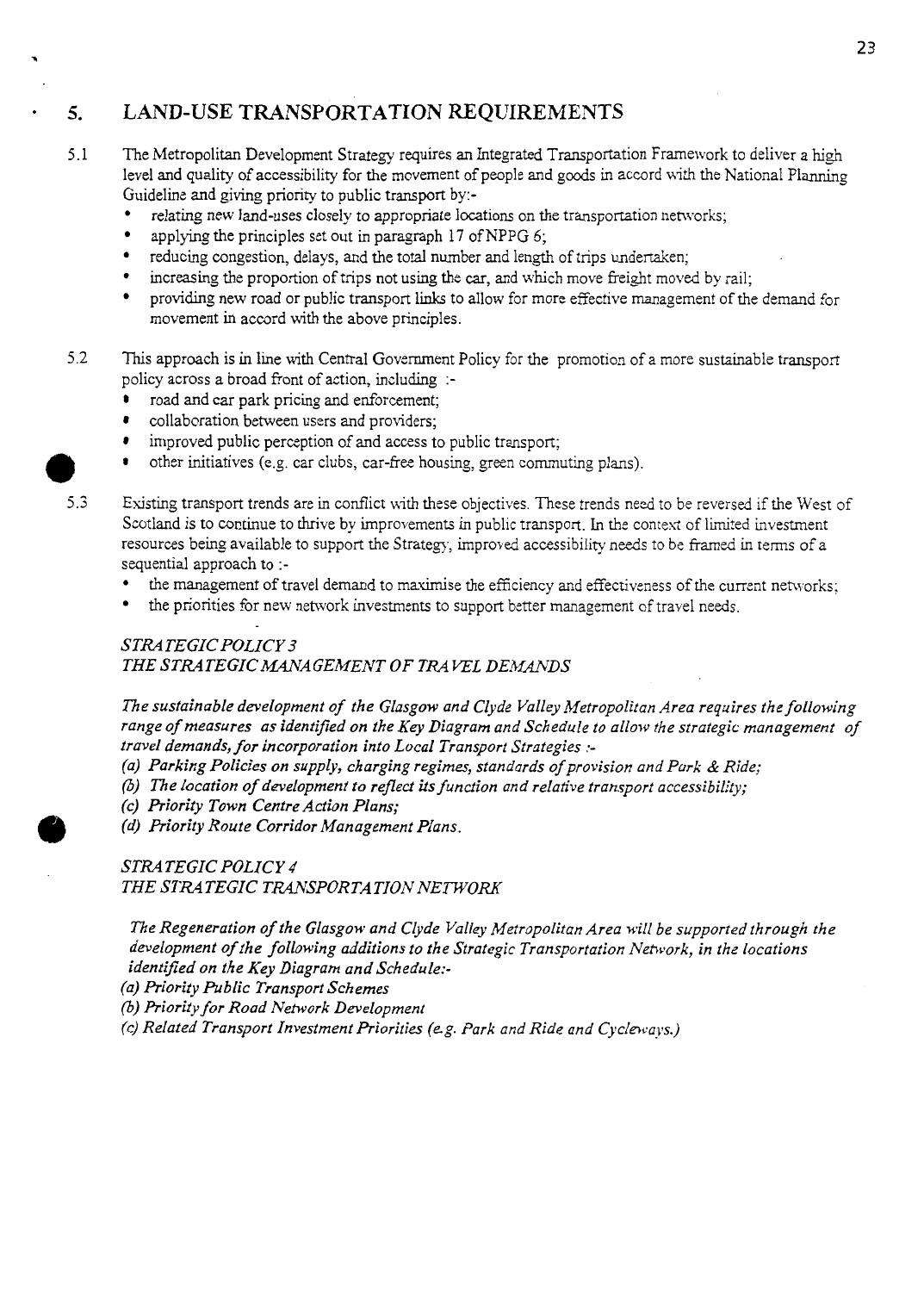# **6. OTHER INFRASTRUCTURE REQUIREMENTS**

6.1 The focus on renewal allows advantage to be taken of the existing infrastructure capacity of the **area,**  particularly public transport. The particular issues relating to transport or freight issues are currently referred to in Sections 5 and 7. It is proposed that the finalised Structure Plan will, however, identify additional infrastructure requirements, includmg water services **and** telecommunications, for the implementation of the Metropolitan Development Strategy. Consultations are ongoing to identify complementary programmes of action.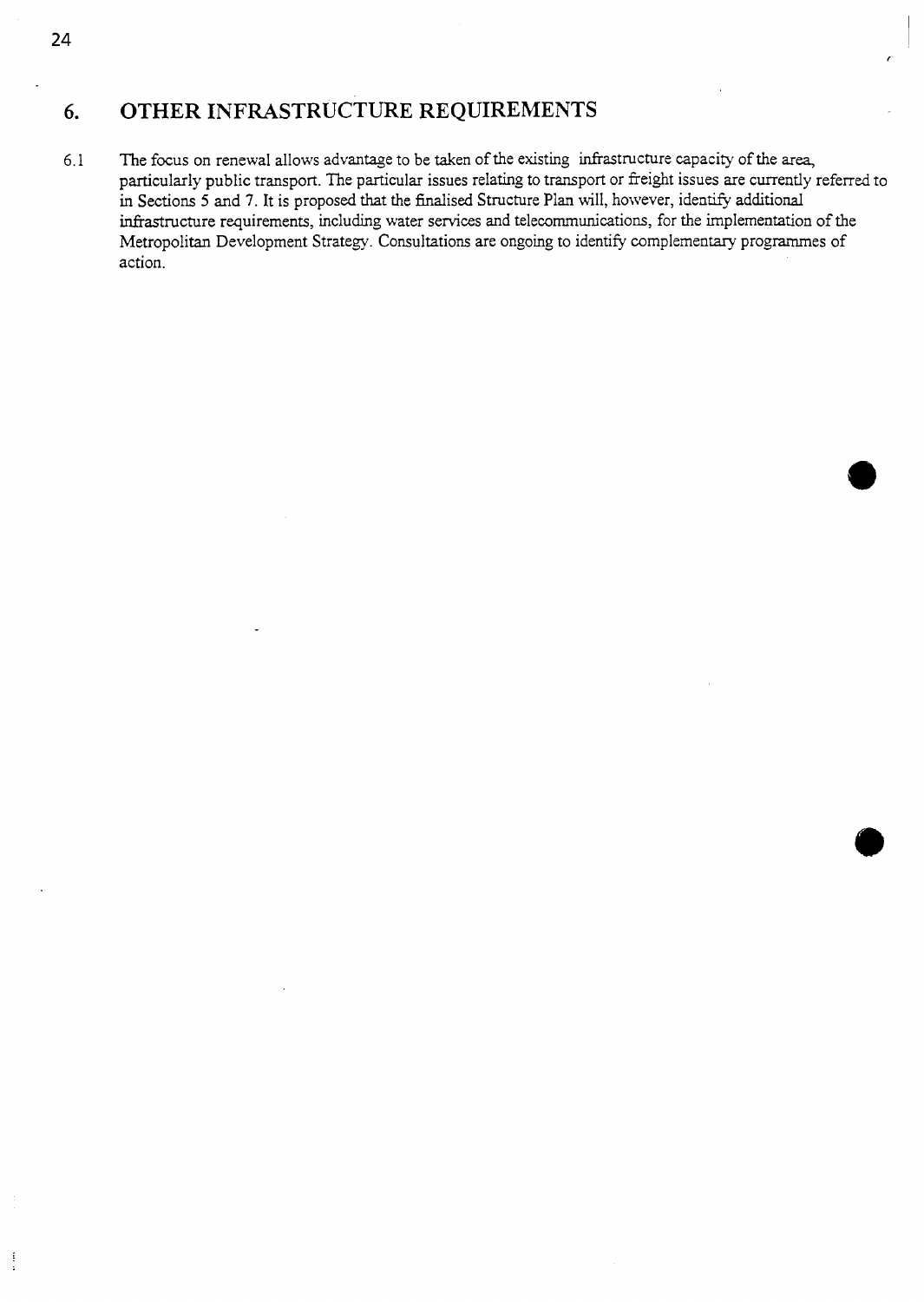#### ' **7. ECONOMIC COMPETITIVENESS**

- 7.1 The Metropolitan Development Strategy will assist in the economic regeneration of the West of Scotland by creating a competitive framework of development opportunities to help existing firms to thrive, indigenous enterprise and to attract new investment. The **area has** a range of competitive advantages and a well developed infrastructure upon which new economic growth *can* be promoted, as identified in the Strategic Issues Report.
- *7.2*  There are a range of Strategic Industrial locations and key transport facilities identified to service the needs of business developments. These include in particular, Glasgow Airport, the Lanarkshire Eurofieight Terminal, Gartsheme, Deanside Terminal and the Greenock Container Terminal. The Metropolitan areas internationally renowned cultural and educational facilities include Glasgow City Centre and the Universities. Similarly there are highly valued environments, cultural facilities and rich heritage facilities for tourism, for example, Loch Lomond, New Lanark, the Forth and Clyde Canal the Clyde Valley, Glasgow City Centre.
- 7.3 If the area is to realise the full benefit of its competitive advantages the Strategy requires a Competitive Economic Framework which promotes :-
	- *New and Expanding Business Development* in locations which are more closely integrated into the public transport system and network of town centres, and is better related to the areas of employment need. It there proposes new Core Economic Development *Areas,* enhanced business centres, and renewal locations safeguarded for Inward Investment in addition to the established Strategic Industrial Locations. upon core.
	- The *Creation of a Competitive Place* in terms of its accessibility to wider markets and the perception of the area as a place to visit and enjoy by the development of external transport links by restructuring the urban and rural environment of the metropolitan area.
- 7.4 The Metropolitan Development Strategy therefore requires the development of a Competitive Economic Framework to capitalise on the current strengths and potential opportunities outlined above **as** specified *in strategic Policy 5.*

*STRATEGIC POLICY 5 ECONOMIC COMPETITIENESS* 

*The Economic Regeneration of the Glasgow and the Clyde Valley Metropolitan Area will be supported through the development and safeguarding of the following Strategic Industrial and Business Locations as identified on the Key Diagram and Schedule:- (a) Core Economic Development Areas* 

- (3) *Established strategic Industrial and Business Locations*
- *(c) Strategic Business Centres*
- *(d) Nationally Safeguarded Inward Investment Locctions*
- *(e) Tourism Development Areas*
- fl *International Transport Facilities*

The potential scope of this framework will be the subject of further consultation to ensure that it complements the wider initiatives being implemented by Scottish Enterprise and the Local Enterprise Company Network. A Schedule of the specific location will defined through consultation.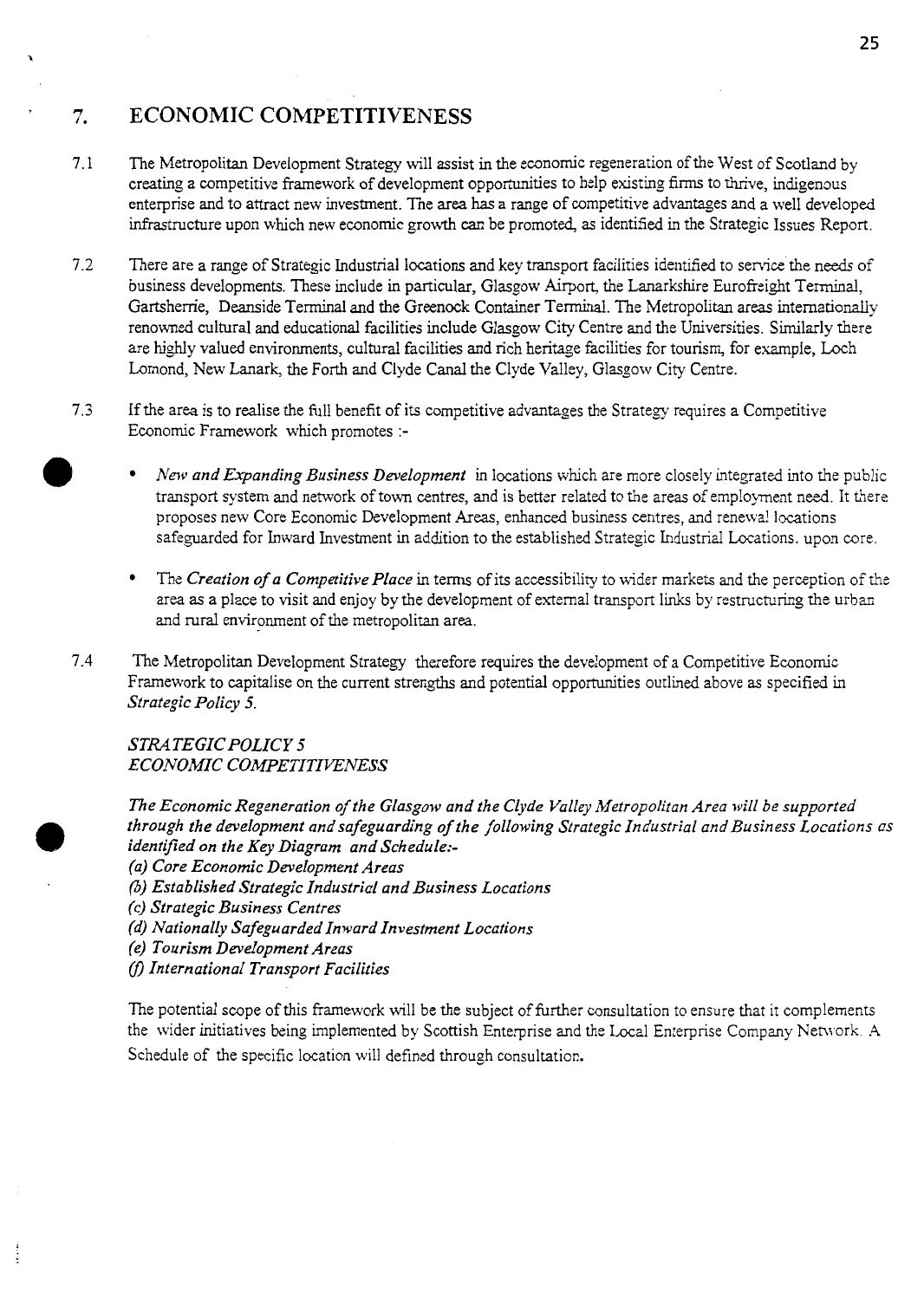# **8. QUALITY OF LIFE FOR LOCAL COMMUNITIES**

- 8.1 The communities in the Glasgow and the Clyde Valley have a strong sense of identity whilst forming a closely integrated metropolitan area. This structure is based upon the framework of commercial and administrative centres, for example Glasgow, Paisley, Hamilton, Dumbarton, Greenock and Kirkintilloch. There is a wide range of living conditions **and** variation in the level of access to employment and social opportunities and living conditions between communities. There is a **need** to improve the quality of life particularly *in* the most disadvantaged communities.
- **8.2** The Metropolitan Development Strategy requires the development of a more integrated approach to the enhancement of the identity **and** quality of life of communities. The action identified in Strategic Policy 3 in particular will assist this by the provision of god public transport access. The Structure Plan policies through *Strategic Policy 6* extends this by the creation of better quality of life conditions in communities in terms of :-
	- The Distribution of Local Employment Opportunities;
	- Housing Requirements;
	- $\bullet$ Access to Retail and Associated Facilities;
	- Opportunities to Enhance the Environment **and** Health of Communities.

### *STRATEGIC POLICY 6 QUALITY OF LIFE FOR LOCAL COMMiYNITIES*

*The communities of the Glasgow and the Clyde Valley area will be supported through the following actions, in the locations identified on the Key Diagram and Schedule:-* 

- *(a) Provision of local employment opportunities*
- (3) *The provision of residential development opportunities*
- *(e) TRe protection, management and enhancement of Town Centres as the preferred locations for retailing*
- *(d) Enhance the identity and health of communities through, inter alia, through improvement of housing conditions, environmental quality, and sports and recreational facilities.*

**A** Schedule of the specific location will defined through consultation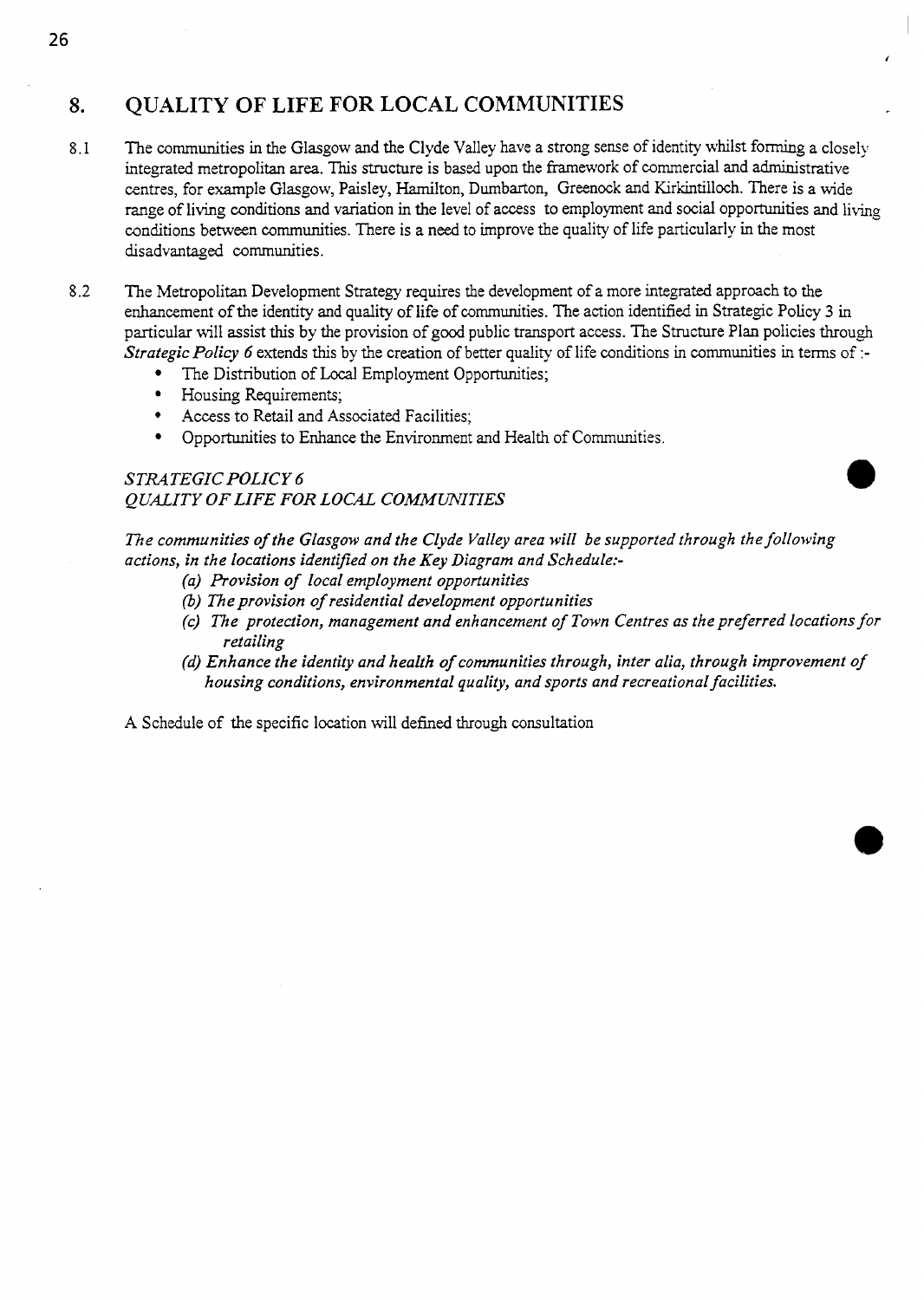# **9. WIDER ENVIRONMENTAL** FRAMEWORK

- 9.1 In addition to the *Green Network* for renewing the environment the Metropolitan Development Strategy therefore requires a wider Strategic Environmental Framework. In order therefore to secure the quality of the environment for future generations to the Strategy **has** defined :
	- a wider *Framework of Strategic Environmental Resources* central to maintaining the natural and cultural heritage of the area;
	- an *Indicative Countryside/Rural Strategy* to assist in allowing the sustainable development of these natural resources

### **FRAMEWORK OF STRATEGIC RESOURCES**

*9.2* The protection of natural and man-made heritage resources will be an explicit assumption of the New Structure Plan and embodied into the framework of Local Plans. There are however, key strategic resources which are important in terms of economic competitiveness, quality of life, general image znd major cross-boundary significance,

### *STRATEGIC POLICY 7 STRATEGIC EMRONMENTAL FRAMEWORK*

*The Regeneration of the Glasgow and the Clyde Valley Mefropolitan Area requires the framework of Strategic Environmental Resources and Green Network identified on the Key Diagram and Table to be safeguarded and enhanced* 

### A FRAMEWORK FOR THE USE OF NATURAL RESOURCES

9.3 It is recognised that rural development policies must take account of the social and economic needs and potential *0*  of rural *areas* as well **as** the Environmental Sensitivities. Although these resources are currently protected **through** designations and statutory instruments, there is a need for a more integrated approach. It is therefore appropriate for the Structure plan set out a single policy framework - **an** Indicative Countryside Strategy for the Use of Natural Resources.  $\ddot{\phantom{a}}$ 

### *STRATEGIC POLICY 8 DEVELOPMENT OFNATURAL RESOURCES*

*The Metropolitan Development Strategy would support the sustainable deelopment of natural resources through an Indicative Countryside Strategy drawn up in accord with the issues identified (at seminar) in locations identified on the Key Diagram* 

9.4 The issues identified uill be the subject of firther consultation and definition to zllow the preparation of an Indicative Framework for the Use of Natural Resources for inclusion in the finz!ised Plan. This will include the clarification of preferred, potential and sensitive areas for rural development.